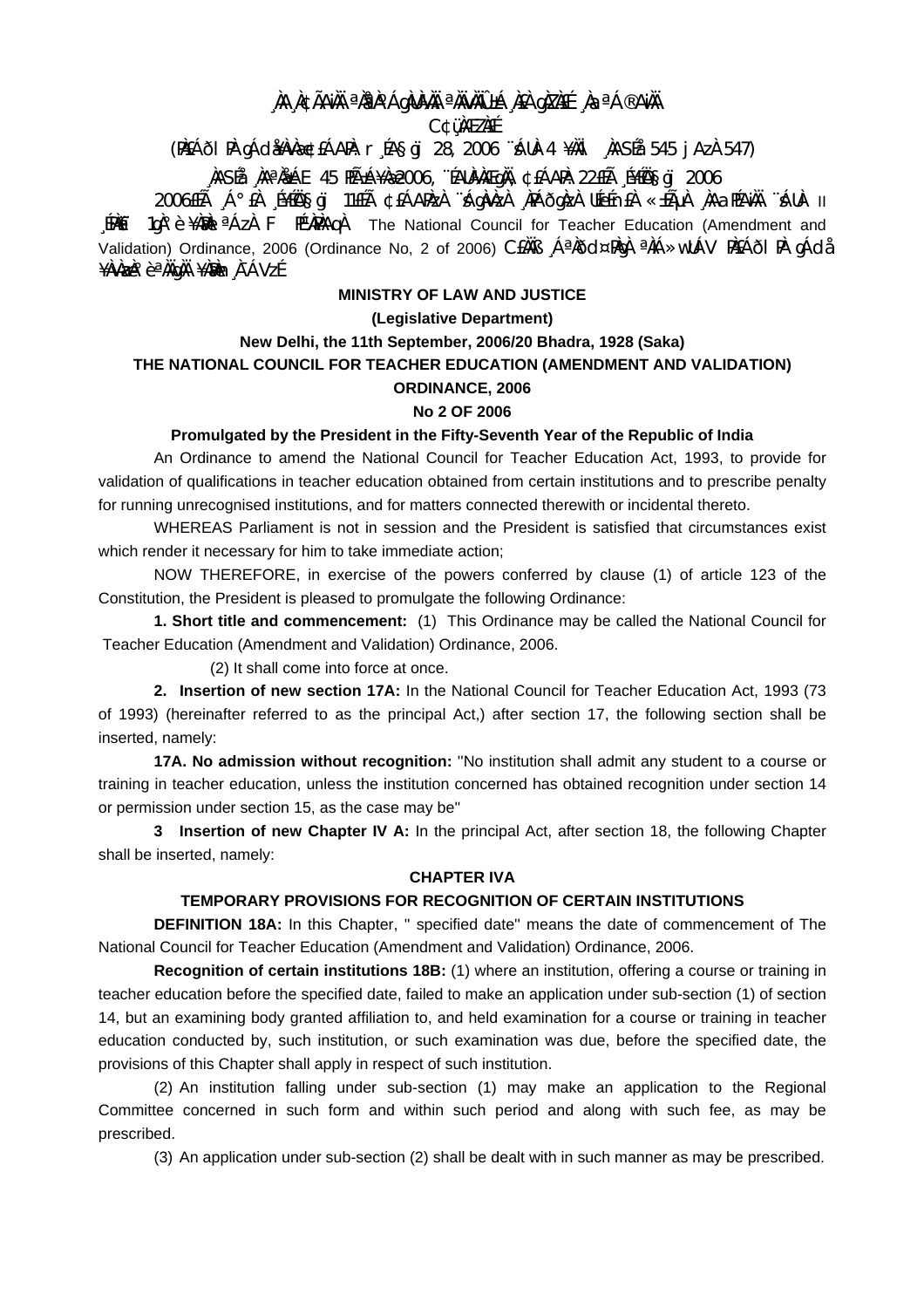(4) An order granting recognition to an institution on its application under sub-section (2) shall be deemed to be effective from the date of grant of affiliation to it or holding of examination for a course or training conducted by it for the first time, whichever is earlier.

**Appeals of certain institutions 18C:** (1) Where an institution, offering a course or training in teacher education before the specified date, was refused recognition under clause (b) of sub-section (3) of section 14 and it failed to prefer an appeal under sub-section (1) of section 18, but an examining body granted affiliation to, and held examination for a course or training conducted by, such institution, or such examination was due, before the specified date, such institution may prefer an appeal to the Council within a period of sixty days from the specified date.

 (2) An appeal under sub-section (1) shall be accompanied with such fee as is prescribed for an appeal under sub-section (3) of section 18.

 (3) An appeal under sub-section (1) shall be in the same form and dealt with in the same manner as an appeal preferred manner as an appeal preferred under sub-section (1) of section 18.

 (4) Where the Council reverses the order appealed against under sub-section (1), an order granting recognition to an institution shall be deemed to be effective from the date of grant of affiliation to it or holding of examination for a course or training conducted by it for the first time, whichever is earlier.

**Validity of affiliations and examinations in respect of certain institutions 18D:**  Notwithstanding anything contained in section 16, where an institution offering a course or training in teacher education before the specified date, obtains recognition by virtue of sub-section (4) of section 18B or sub-section (4) of section 18C, affiliation granted by an examining body to, and examination held for a course or training conducted by, such institution, shall be deemed to have been validly granted and held, as the case may be.

**Validity of qualifications obtained from certain institutions 18E:** Not withstanding anything contained in sub-section (4) of section 17, where an institution offering a course or training in teacher education before the specified date, obtains recognition by virtue of sub-section (4) of section 18B or subsection (4) of section 18 C, the qualification in teacher education obtained pursuant to such course or training or after undertaking a course or training in such institution, shall be deemed to have been validly obtained.

**Validation 18F:** Anything done or any action taken or any effect given in terms of sections 18B, 18C, 18D and 18E shall be valid, notwithstanding any judgment, decree or order of any court, tribunal or other authority to the contrary:

 Provided that where any unrecognised institution offering a course or training in teacher education before the specified date was directed by any court, tribunal or other authority to return the fees and pay compensation to students admitted by such institution, such institution shall comply with such direction:

 provided futher that in respect of students whose qualifications are deemed to have been validly obtained under section 18E, the amount of fees and compensation shall be credited to the Fund of the Council.

**Duration and savings 18G:**This Chapter shall remain in force for a period of six months from the specified date, but its expiry under the operation of this section shall not affect

(a) the previous operation of, or anything duly done or suffered under this Chapter, or

(b) any right, privilege, obligation or liability acquired, accrued or incurred under this Chapter, or

 (c) any investigation, legal proceeding or remedy in respect of any such right, privilege, obligation or liability as aforesaid,

 and any such investigation, legal proceeding or remedy may be instituted, continued or enforced as if this Chapter had not expired.'